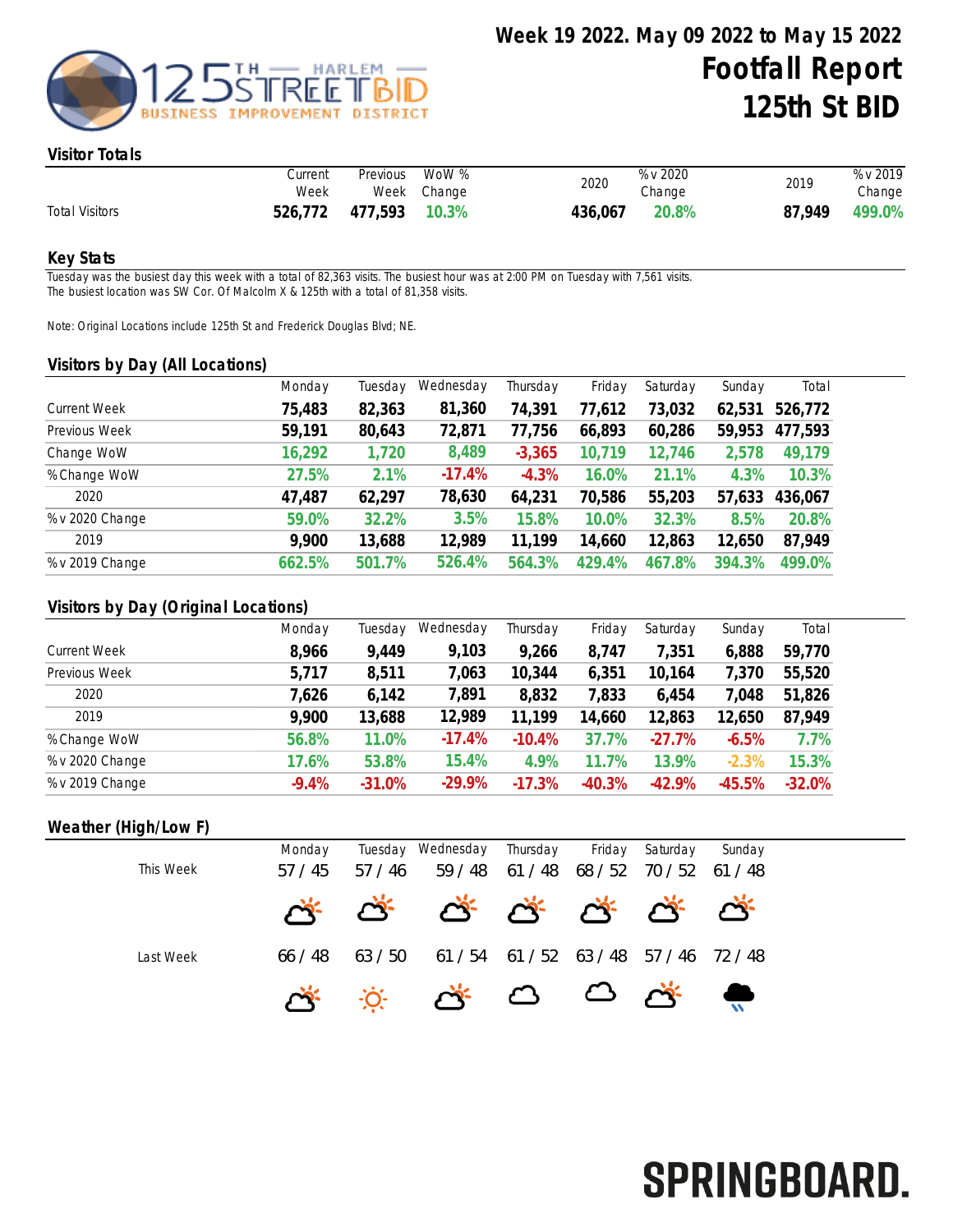## Visitors by Day (All Locations)



% Share of Visitors by Day



Afternoon 2:00PM - 4:59PM Early Evening 5:00PM - 7:59PM Evening 8:00PM - 11:59PM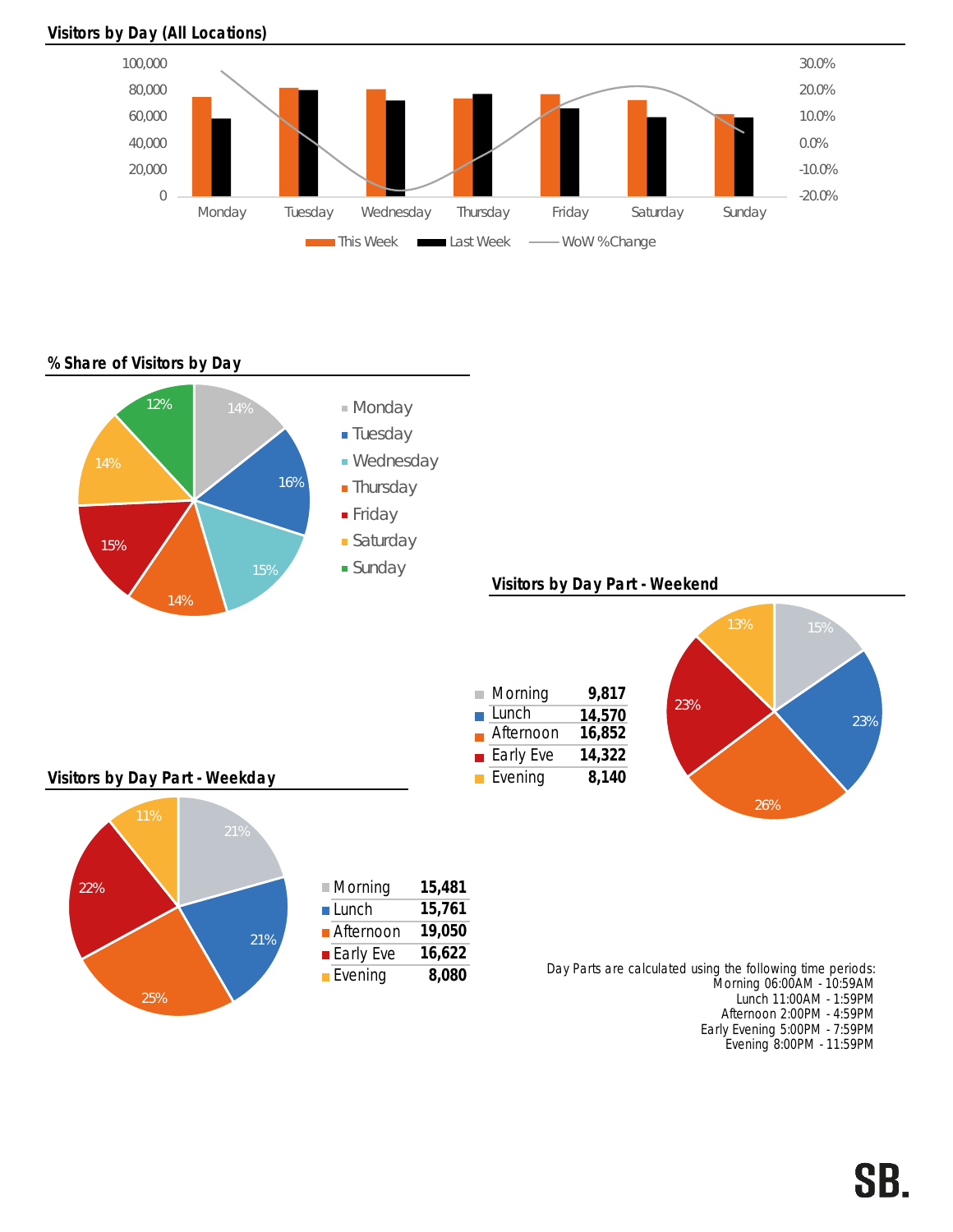

Visitors by Hour



|       | Monday |       | Tuesday Wednesday | Thursday | Friday | Saturday | Sunday |
|-------|--------|-------|-------------------|----------|--------|----------|--------|
| 6:00  | 866    | 911   | 1,461             | 1,144    | 1,242  | 1,059    | 589    |
| 7:00  | 2,573  | 3,423 | 3,303             | 2,611    | 2,662  | 1,459    | 997    |
| 8:00  | 3,451  | 4,455 | 4,174             | 3,347    | 3,688  | 2,164    | 1,481  |
| 9:00  | 3,473  | 4,481 | 3,727             | 3,234    | 3,835  | 2,641    | 2,541  |
| 10:00 | 3,716  | 4,301 | 3,673             | 3,683    | 3,970  | 3,956    | 2,746  |
| 11:00 | 4,332  | 5,227 | 4,888             | 4,323    | 4,836  | 4,770    | 3,620  |
| 12:00 | 5,317  | 6,036 | 5,446             | 4,972    | 5,087  | 5,571    | 4,386  |
| 13:00 | 5,279  | 5,618 | 6,073             | 5,363    | 6,006  | 5,782    | 5,010  |
| 14:00 | 5,317  | 5,903 | 5,771             | 5,231    | 6,112  | 6,103    | 4,830  |
| 15:00 | 7,017  | 7,561 | 6,975             | 6,114    | 6,203  | 6,312    | 5,424  |
| 16:00 | 6,858  | 6,794 | 6,817             | 6,335    | 6,243  | 5,816    | 5,219  |
| 17:00 | 6,367  | 6,644 | 6,704             | 6,320    | 6,276  | 5,423    | 5,075  |
| 18:00 | 5,601  | 5,518 | 5,977             | 5,703    | 5,503  | 5,179    | 4,881  |
| 19:00 | 4,439  | 4,625 | 4,759             | 4,281    | 4,392  | 4,163    | 3,923  |
| 20:00 | 3,296  | 3,111 | 3,568             | 3,372    | 2,999  | 3,177    | 2,753  |
| 21:00 | 1,859  | 2,026 | 2,274             | 2,179    | 2,051  | 2,443    | 1,992  |
| 22:00 | 1,590  | 1,414 | 1,559             | 1,629    | 1,649  | 1,779    | 1,773  |
| 23:00 | 1,079  | 1,087 | 1,156             | 1,243    | 1,257  | 1,063    | 1,300  |